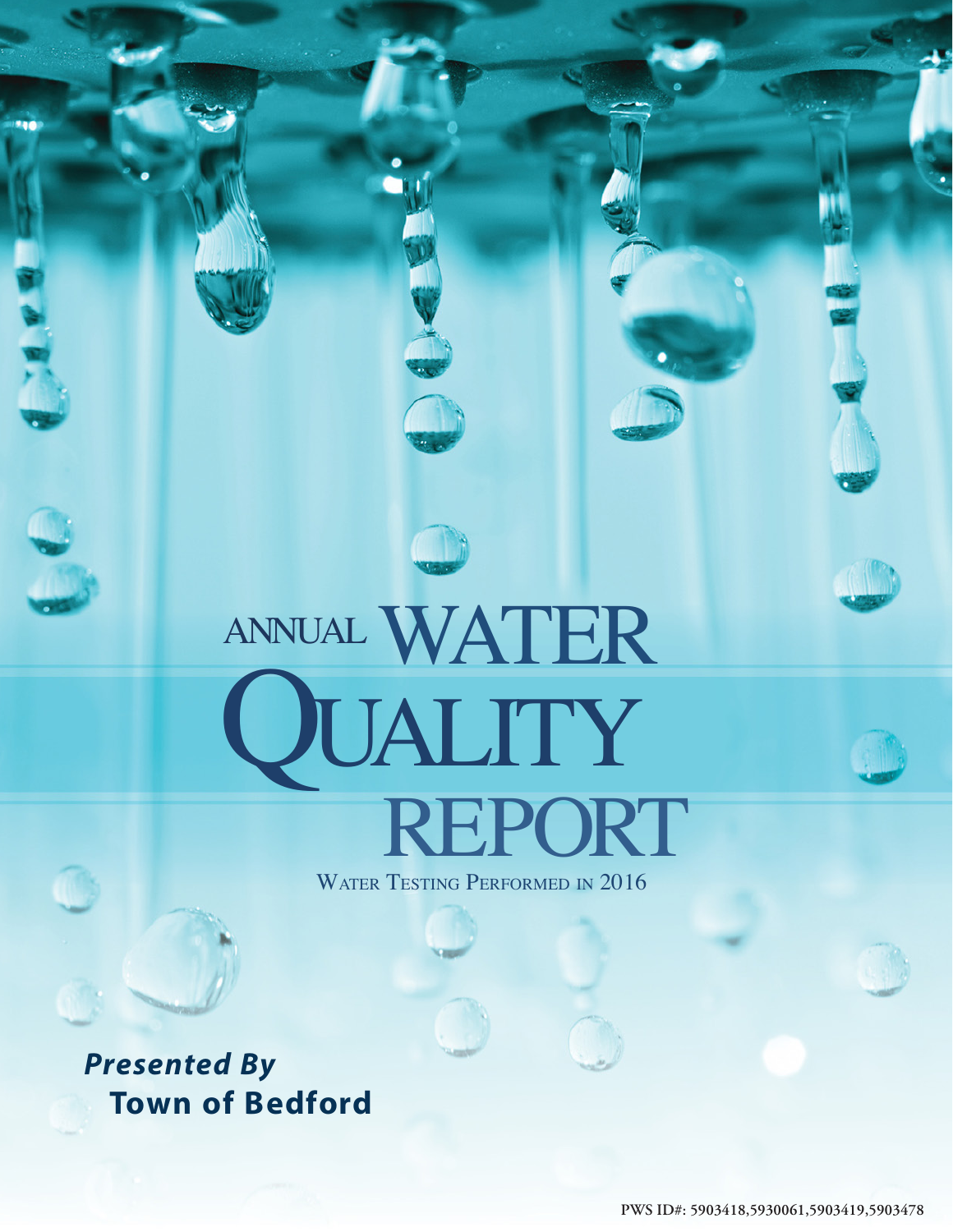# We've Come a Long Way

 $\bigodot$  nce again we are proud to present our annual water quality report covering the period between January 1 and December 31, 2016. In a matter of only a few decades, drinking water has become exponentially safer and mo at any other point in human history. Our staff continues to work hard every day to deliver the highest quality drinking water without interruption. Although the challenges ahead are many, we feel that by investing in customer outreach and education, new treatment technologies, system upgrades, and training, the payoff will continue to be be reliable, highquality tap water delivered to you and your family.

# Where Does My Water Come From?

#### **Consolidated Water District #1**

Drinking water is supplied to the Consolidated Water District #1 from one primary source, the Bedford Water Filtration Plant on Route 35, which draws water from New York City's Delaware Aqueduct with a backup supply from the Cross River Reservoir. The Delaware Aqueduct is supplied by New York City's upstate Catskill/Delaware Watershed reservoirs. Water is drawn from the aqueduct at Shaft 13 located on the south side of Route 35 near the Cross River Reservoir and is treated nearby at the Town's water filtration plant. New York City has also produced an Annual Supply and Quality Statement, which is available at the New York City Department of Environmental Protection website at [www.nyc.gov/html/](http://www.nyc.gov/html/dep/html/drinking_water/wsstate.shtml) [dep/html/drinking\\_water/wsstate.shtml](http://www.nyc.gov/html/dep/html/drinking_water/wsstate.shtml). The Harris Road Well, which is located along Harris Road near the Bedford Hills Correctional Facility, is a backup supply and is no longer routinely used.

These water supplies are disinfected with calcium and sodium hypochlorite. The water is then pumped into the distribution system.

#### **Cedar Downs Water District**

Cedar Downs Water District has two deep-rock ground water wells to supply drinking water to the District. Well #1 has a daily capacity of 50,000 gallons and Well #2 has a daily capacity of 30,000 gallons. There is also a connection to the adjacent New Castle/Stanwood water supply system, which is used during emergencies and when repair work is performed on the Cedar Downs system. The New Castle/Stanwood water is treated, processed, and disinfected with chlorine gas prior to distribution. The Cedar Downs water supply is disinfected with sodium hypochlorite.

#### **Bedford Farms and Old Post Road Water Districts**

The Bedford Farms Water District has ground water sources (wells) that supply drinking water to the district. They consist of one gravel-packed well and one rock well. These water supplies are disinfected with sodium hypochlorite. This water supply was rehabilitated in 1996 and an air stripper was installed in 1998. The air stripper treats the water prior to disinfection. After disinfection, water is pumped to distribution. The Old Post Road Water District is considered a consecutive water system and obtains treated water from the Farms Water District.

# Important Health Information

Some people may be more vulnerable to disease causing microorganisms or pathogens in drinking water than the general<br>Spopulation. Immunocompromised persons such as persons with cancer undergoing chemotherapy, persons who h undergone organ transplants, people with HIV/AIDS or other immune system disorders, some elderly, and infants can be particularly at risk from infections. These people should seek advice from their health care provider about their drinking water. EPA/CDC guidelines on appropriate means to lessen the risk of infection by *Cryptosporidium*, Giardia, and other microbial pathogens are available from the Safe Drinking Water Hotline at (800) 426-4791.

If present, elevated levels of lead can cause serious health problems, especially for pregnant women, infants, and young children. It is possible that lead levels at your home may be higher than at other homes in the community as a result of materials used in your home's plumbing. We are responsible for providing high-quality drinking water, but cannot control the variety of materials used in plumbing components. When your water has been sitting for several hours, you can minimize the potential for lead exposure by flushing your tap for 30 seconds to 2 minutes before using water for drinking or cooking. If you are concerned about lead in your water, you may wish to have your water tested. The Town offers a lead sample at no cost to you. Call 666-7855 to arrange for a sample at your property. Information on lead in drinking water, testing methods, and steps you can take to minimize exposure is available from the Safe Drinking Water Hotline (800) 426-4791 or at [www.epa.gov/safewater/lead](http://www.epa.gov/safewater/lead).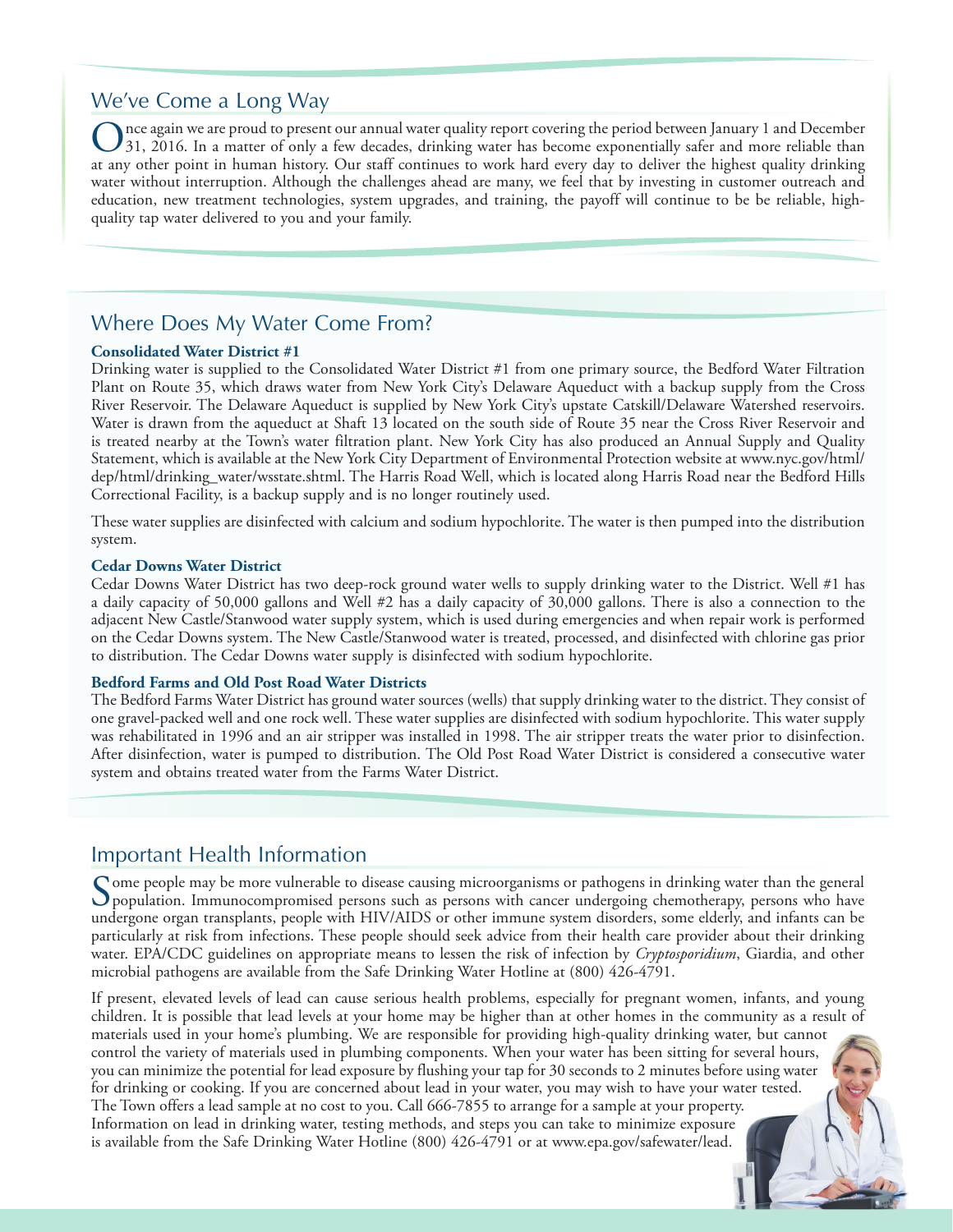# Did You Know...

#### **Consolidated Water District #1**

This water system serves approximately 9,125 people through 2,181 service connections. The total amount of water produced in 2016 was 261 million gallons. The daily average of water treated and pumped into the distribution system was 833,000 gallons per day. Approximately 91% of the total was billed directly to the consumers. The balance of 27 million gallons of unaccounted-for water was used for firefighting, hydrant use for street sweeping, distribution system leaks, and unauthorized use. In 2016, water customers were charged a combined total of \$2,531,834. The annual water charge per user is based on a sliding scale of water rates. Based on average household metered consumption, the charge for the first 5,000 gallons used in a household is \$25. The rates increase as water use increases. The average quarterly bill in 2016 was \$153, which includes commercial accounts, but not the Department of Corrections.

#### **Cedar Downs Water District**

This water system serves approximately 175 people through 66 service connections. The total amount of water produced in 2016 was 3.2 million gallons. The daily average of water treated and pumped into the distribution system was 8,800 gallons per day. Approximately 99% of the total was billed directly to the consumers. The balance of 1000 gallons of unaccountedfor water was used for firefighting, hydrant use for street sweeping, distribution system leaks, and unauthorized use. In 2016, water customers were charged a combined total of \$19,353. The annual water charge per user is based on a sliding scale of water rates. Based on average household metered consumption, the charge for the first 10,000 gallons of water used in a household is \$51.72. The rates increase as water use increases. The average quarterly bill in 2016 was \$73.

#### **The Bedford Farms Water District**

The Bedford Farms water system serves approximately 300 people through 85 service connections. The total amount of water produced in 2016 was 8 million gallons. The daily average of water treated and pumped into the distribution system was 22,000 gallons per day. Approximately 95% of the total was billed directly to the consumers. The balance of 400,000 gallons of unaccounted-for water, was from firefighting, hydrant use for street sweeping, distribution system leaks, and unauthorized use. In 2016, water customers were charged a combined total of \$19,468. The annual water charge per user is based on a sliding scale of water rates. Based on average household metered consumption, the charge for the first 10,000 gallons of water used in a household is \$21.55. The rates increase as water use increases. The average quarterly bill in 2016 was \$72.

#### **Old Post Road Water District**

The Old Post Road water system serves approximately 1,500 people through 68 service connections. The total amount of water produced in 2016 was 11.3 million gallons. The daily average of water treated and pumped into the distribution system was 31,000 gallons per day. Approximately 95% of the total was billed directly to the consumers. The balance of 565,000 gallons of unaccounted-for water was from firefighting, hydrant use for street sweeping, distribution system leaks, and unauthorized use. In 2016, water customers were charged a combined total of \$51,096. The annual water charge per user is based on a sliding scale of water rates. Based on average household metered consumption, the charge for the first 10,000 gallons of water used in a household is \$26.08. The rates increase as water use increases. The average quarterly bill in 2016 was \$188, which includes commercial accounts.

# Substances That Could Be in Water

The sources of drinking water (both tap water and bottled water) include rivers, lakes, streams, ponds, reservoirs,<br>springs, and wells. As water travels over the surface of the land or through the ground, it dissolves natu minerals and, in some cases, radioactive material, and can pick up substances resulting from the presence of animals or from human activities. Contaminants that may be present in source water include: **Microbial Contaminants**; **Inorganic Contaminants**; **Pesticides and Herbicides**; **Organic Chemical Contaminants**; and **Radioactive Contaminants**.

Drinking water, including bottled water, may reasonably be expected to contain at least small amounts of some contaminants.

The presence of contaminants does not necessarily indicate that water poses a health risk. In order to ensure that tap water is safe to drink, the State and the U.S. EPA prescribe regulations which limit the amount of certain contaminants in water provided by public water systems. The State Health Department's and the U.S. FDA's regulations establish limits for contaminants in bottled water, which must provide the same protection for public health. More information about contaminants and potential health effects can be obtained by calling the EPA's Safe Drinking Water Hotline at (800) 426-4791.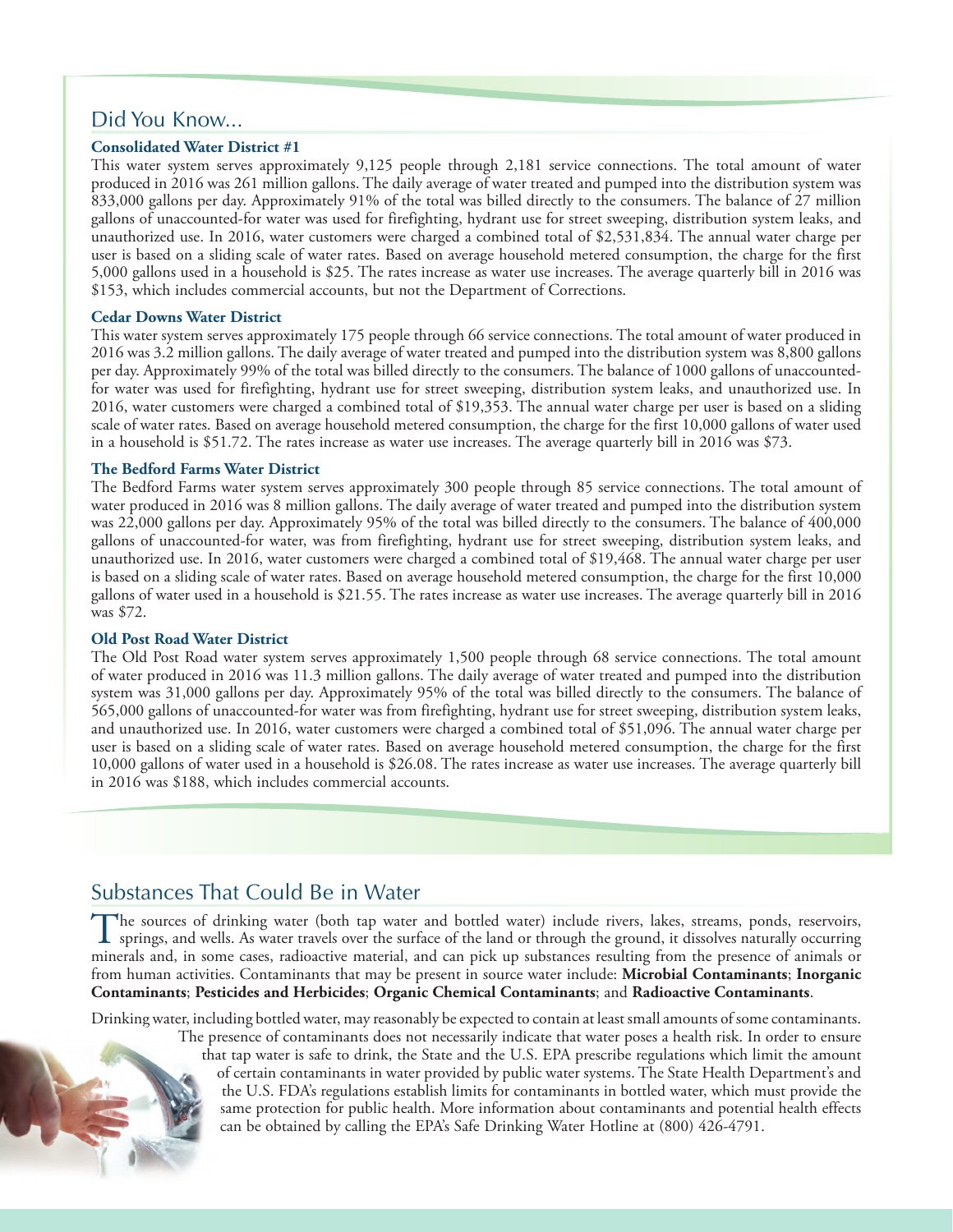# Water Conservation Tips

You can play a role in conserving water and saving yourself money in the process by becoming conscious of the<br>amount of water your household is using and by looking for ways to use less whenever you can. It is not hard to conserve water. Here are few tips:

- Automatic dishwashers use 15 gallons for every cycle, regardless of how many dishes are loaded. So, get a run for your money and load it to capacity.
- Turn off the tap when brushing your teeth.
- Check every faucet in your home for leaks. Just a slow drip can waste 15 to 20 gallons a day. Fix it and you can save almost 6,000 gallons per year.
- Check your toilets for leaks by putting a few drops of food coloring in the tank. Watch for a few minutes to see if the color shows up in the bowl. It is not uncommon to lose up to 100 gallons a day from an invisible toilet leak. Fix it and you can save more than 30,000 gallons a year.
- Use your water meter to detect hidden leaks. Simply turn off all taps and water using appliances. Then check the meter after 15 minutes. If it moved, you have a leak.

# Non-detected Contaminants

The following are some of the contaminants tested for but not found in the drinking water. A more extensive list of contaminants tested for but not detected is available at the Bedford Water Department.

#### **Consolidated Water District #1**

Coliform bacteria, nitrites, pesticides, and herbicides. Volatile organic compounds include tetrachloroethane, trichloroethane, dichloroethane, dichloropropane, trichlorobenzene, trichloropropane, trimethylbenzene, dichlorobenzene, dichloropropane, butanone (MEK), chlorotoluene, benzene, bromobenzene, bromochloromethane, bromomethane, carbon tetrachloride, chlorobezene, chloroethane, chloromethane, dichloropropene, dibromoethane, dichlorodifluoromethane, ethylbenzene, hexachlorobutadiene, isopropylbenzene, methyl tertbutyl ether (MTBE), methylene chloride, n-butylbenzene, n-propylbenzene, naphthalene, o-xylene, p- and m-xylene, p-isopropyltoluene, SEC-butylbenzene, styrene, TERT-butylenzene, toluene, trans-1,2-dichloroethene, trans-1,3-dichloropropene, trichlorofluoromethane, and vinyl chloride.

#### **Cedar Downs Water District**

Includes the contaminants listed above for Consolidated Water District #1.

#### **Bedford Farms Water District**

Includes the contaminants listed above for Consolidated Water District #1, and asbestos.

#### **Old Post Road Water District**

Includes the contaminants listed above for Consolidated Water District #1.



 $\left(\bigvee_{i=1}^{n} c_i\right)$  want you to be informed about your drinking water. If you want to learn more, please attend any of our regularly scheduled Town Board meetings. The meetings are generally held at 8:00 p.m. on the first and third Tuesdays of each month at the Town House, 321 Bedford Road, Bedford Hills, New York. Visit the Town website at [www.Bedfordny.gov](http://www.Bedfordny.gov) for meeting dates.

# **Questions?**

If you have any questions about this report or concerns about drinking water, please contact the DPW Water Division at 425 Cherry Street Bedford Hills, (914) 666-7855, or the local Health Department at (914) 864-7332.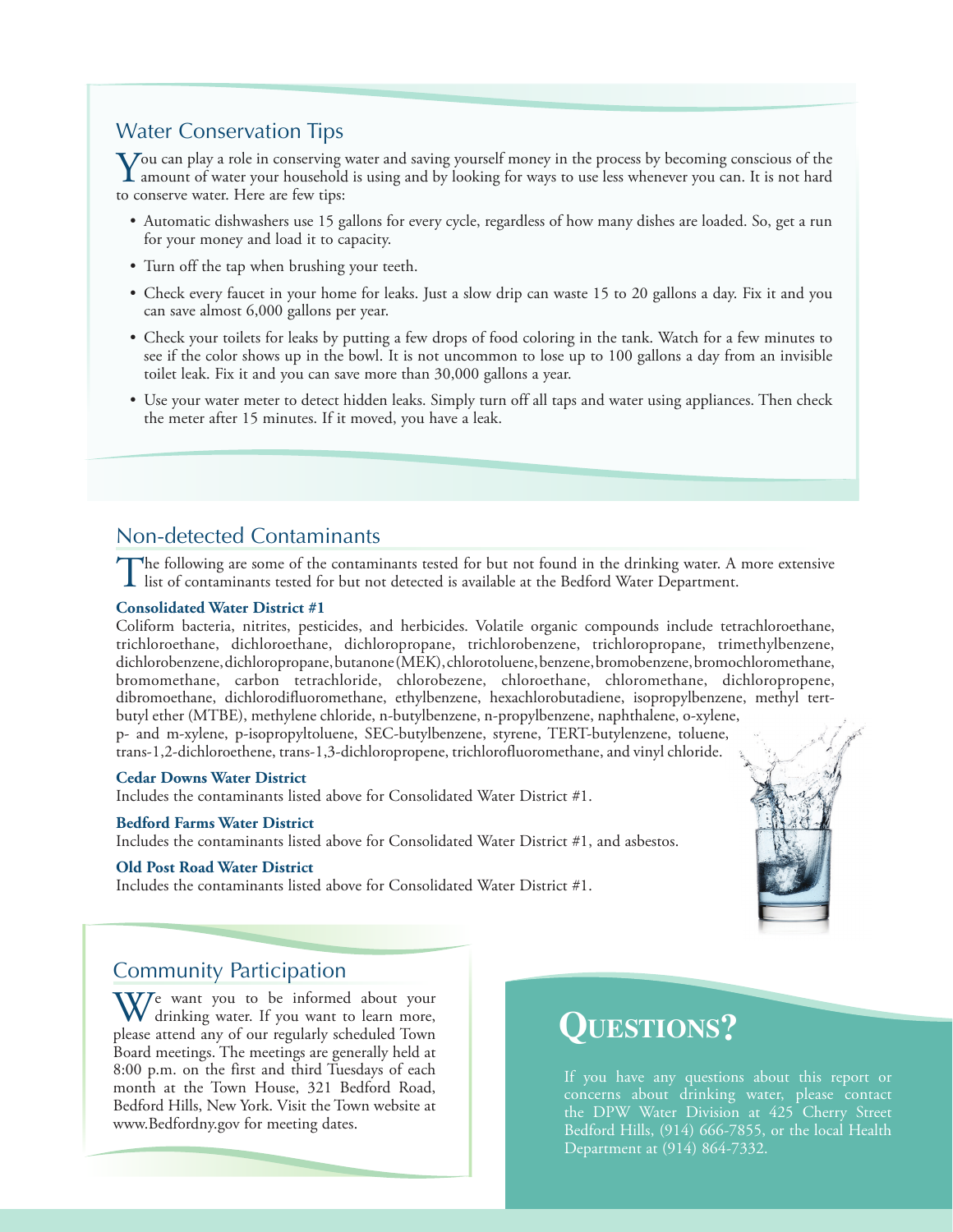### Source Water Assessment

The New York State Department of Health (NYSDOH) has completed a Source Water Assessment<br>Program (SWAP) Report for our systems based on available information. Possible and actual threats to<br>the distribution water sources w the drinking water sources were evaluated. The assessment includes a susceptibility rating based on the risk posed by each potential source of contamination and how easily contaminants may be introduced into the water sources. Copies of the assessment can be obtained from the NYSDOH.

The susceptibility rating is an estimate of the potential for contamination of the source water; it does not mean that the water delivered to consumers is, or will become, contaminated. See the section of this report entitled Sampling Results for a list of the contaminants that have been detected, if any. The source water assessments provide resource managers with additional information to protect source waters into the future.

#### **Consolidated Water District #1**

Our water is obtained from New York City's Delaware Aqueduct. Water in the Delaware Aqueduct comes from the Delaware Watersheds. The New York City Department of Environmental Protection (DEP) implements a series of programs to evaluate and protect source water quality within these watersheds. Their efforts focus on three important program areas: the enforcement of strengthened Watershed Rules and Regulations, the acquisition and protection of watershed lands, and implementation of partnership programs that target specific sources of pollution in the watersheds.

Due to these intensive efforts, the SWAP methodologies applied to the rest of the state were not applied for this public water supply. Additional information on the water quality and protection efforts in these New York City watersheds can be found at DEP's website: [www.nyc.gov/dep/watershed.](http://www.nyc.gov/dep/watershed)

The Delaware reservoirs are in a mountainous rural area and are relatively deep with little development along their shorelines. The main water quality concerns associated with land cover is agriculture, which can contribute microbial contaminants, pesticides, and algae producing nutrients. There are also a number of other discrete facilities (such as landfills, chemical bulk storage, etc.) that have the potential to impact local water quality, but large significant water quality problems associated with these facilities are unlikely due to the size of the watershed and surveillance and management practices.

The Consolidated Water District Harris Well is our backup supply, to be used in the event that the water filtration plant is unavailable. The SWAP has rated our well as having a very high susceptibility to microbial contamination and a high susceptibility to nitrates, pesticides, industrial solvents, and other industrial contaminants. This rating is due primarily to the close proximity of the well to permitted discharge facilities (industrial and commercial facilities that discharge wastewater into the environment and are regulated by the state or federal government) and hazardous waste sites because a large portion of the assessment area is categorized as an unsewered residential area, with associated industrial activity and low-intensity residential activities in the assessment area (such as fertilizing lawns). In addition, the well draws greater than 100 gallons per minute from an unconfined aquifer. While the Source Water Assessment rates our well as being susceptible to microbials, please note that our water is disinfected to ensure that the finished water delivered into your home meets New York State's drinking water standards for microbial contamination.

#### **Cedar Downs Water District**

This district's water is derived from two drilled wells. The Source Water Assessment has rated these wells as having a mediumhigh susceptibility to microbial contamination and nitrates. These ratings are due primarily to the close proximity of the wells to a permitted discharge facility (industrial and commercial facilities that discharge wastewater into the environment and are regulated by the state or federal government) and the fact that a large portion of the assessment area is categorized as an unsewered residential area. In addition, the wells draw from an unconfined aquifer of unknown hydraulic conductivity. While the Source Water Assessment rates our wells as being susceptible to microbials, please note that our water is disinfected to ensure that the finished water delivered into your home meets New York State's drinking water standards for microbial contamination.

#### **Bedford Farms and Old Post Road Water Districts**

As mentioned before, the water for these districts is derived from two drilled wells. The Source Water Assessment has rated these wells as having a very high susceptibility to microbials and a high susceptibility to nitrates and industrial solvents. These ratings are due primarily to the close proximity of the wells to permitted discharge facilities (industrial and commercial facilities that discharge wastewater into the environment and are regulated by the state or federal government) and the fact that a large portion of the assessment area is categorized as an unsewered residential area, with low-intensity residential activities in the assessment area (such as fertilizing lawns). The high industrial solvent rating is due to hazardous waste sites located in the assessment area. In addition, the wells draw from an unconfined aquifer of high hydraulic conductivity. While the Source Water Assessment rates our wells as being susceptible to microbials, please note that our water is disinfected to ensure that the finished water delivered into your home meets New York State's drinking water standards for microbial contamination.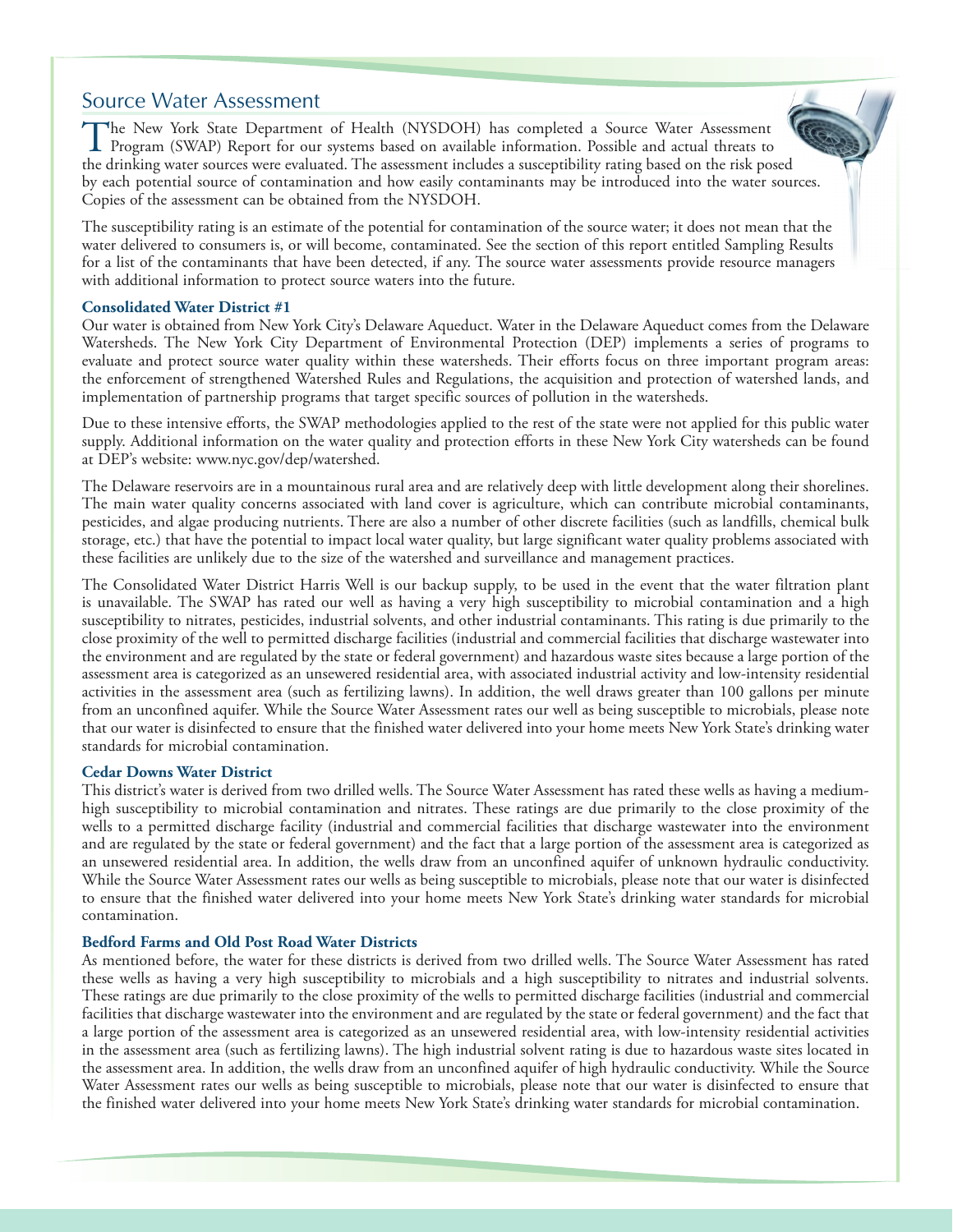# Test Results

Our water is monitored for many different kinds of contaminants on a very strict sampling schedule. The information below represents only those substances that were detected; our<br>goal is to keep all detects below their res of these substances do not change frequently. In these cases, the most recent sample data are included, along with the year in which the sample was taken.

#### **REGULATED SUBSTANCES**

|                                                                                                  | <b>Consolidated Water District #1</b>       |                        |                               |                                  | <b>Cedar Downs Water District</b> |                               |                                  |                          |                |                                                                                                                                                               |
|--------------------------------------------------------------------------------------------------|---------------------------------------------|------------------------|-------------------------------|----------------------------------|-----------------------------------|-------------------------------|----------------------------------|--------------------------|----------------|---------------------------------------------------------------------------------------------------------------------------------------------------------------|
| <b>SUBSTANCE</b><br>(UNIT OF MEASURE)                                                            | <b>MCL</b><br>[MRDL]                        | <b>MCLG</b><br>[MRDLG] | <b>DATE</b><br><b>SAMPLED</b> | <b>AMOUNT</b><br><b>DETECTED</b> | <b>RANGE</b><br>LOW-HIGH          | <b>DATE</b><br><b>SAMPLED</b> | <b>AMOUNT</b><br><b>DETECTED</b> | <b>RANGE</b><br>LOW-HIGH |                | <b>VIOLATION TYPICAL SOURCE</b>                                                                                                                               |
| <b>Barium</b> (ppm)                                                                              | $\overline{2}$                              | $\overline{2}$         | 3/16                          | 0.175                            | $0.024 - 0.175$                   | 4/23/15                       | 0.167                            | <b>NA</b>                | $\rm No$       | Discharge of drilling wastes; Discharge from metal<br>refineries; Erosion of natural deposits                                                                 |
| <b>Beta Particle/Photon Activity [from</b><br>manmade radionuclides] <sup>1</sup> (pCi/L)        | 50                                          | $\mathbf{0}$           | 3/14/16                       | $ND-0.91$                        | <b>NA</b>                         | 3/7/16                        | 8.08                             | <b>NA</b>                | N <sub>o</sub> | Decay of natural deposits and man-made emissions                                                                                                              |
| Chloride (ppm)                                                                                   | 250                                         | <b>NA</b>              | 3/16                          | 94.9                             | $8.4 - 94.9$                      | 4/23/15                       | 57.1                             | <b>NA</b>                | No             | Naturally occurring or indicative of road salt contamination                                                                                                  |
| Chromium (ppb)                                                                                   | 100                                         | 100                    | 3/21/16                       | 3.1                              | $ND-3.1$                          | 4/23/15                       | 1.9                              | <b>NA</b>                | N <sub>o</sub> | Discharge from steel and pulp mills; Erosion of natural<br>deposits                                                                                           |
| cis-1,2-Dichloroethylene (ppb)                                                                   | 5                                           | <b>NA</b>              | <b>NA</b>                     | <b>NA</b>                        | <b>NA</b>                         | <b>NA</b>                     | <b>NA</b>                        | <b>NA</b>                | No             | Discharge from industrial chemical factories                                                                                                                  |
| Combined Radium [226 and 228]<br>(pCi/L)                                                         | 5                                           | $\mathbf{0}$           | 3/14/16                       | 1.04                             | $0.71 - 1.04$                     | 3/7/16                        | 4.11                             | <b>NA</b>                | N <sub>o</sub> | Erosion of natural deposits                                                                                                                                   |
| Cyanide [as free cyanide] (ppb)                                                                  | 200                                         | 200                    | 3/16                          | 6                                | $ND-6$                            | <b>NA</b>                     | <b>NA</b>                        | <b>NA</b>                | N <sub>o</sub> | Discharge from steel/metal factories; Discharge from plastic<br>and fertilizer factories                                                                      |
| Fluoride (ppm)                                                                                   | 2.2                                         | <b>NA</b>              | <b>NA</b>                     | <b>NA</b>                        | <b>NA</b>                         | 4/23/15                       | 0.18                             | <b>NA</b>                | N <sub>o</sub> | Erosion of natural deposits; Water additive that promotes<br>strong teeth; Discharge from fertilizer and aluminum<br>factories                                |
| <b>Gross Alpha Activity [including</b><br>radium 226 but excluding radon<br>and uranium] (pCi/L) | 15                                          | $\mathbf{0}$           | 3/16                          | 1.28                             | $ND-1.28$                         | 4/21/16                       | 2.94                             | <b>NA</b>                | N <sub>o</sub> | Erosion of natural deposits                                                                                                                                   |
| <b>Haloacetic Acids</b> (ppb)                                                                    | 60                                          | <b>NA</b>              | 2016                          | 31.85                            | $ND-29.6$                         | 8/8/16                        | <b>ND</b>                        | <b>NA</b>                | $\rm No$       | By-product of drinking water disinfection needed to kill<br>harmful organisms                                                                                 |
| Iron (ppb)                                                                                       | 300                                         | <b>NA</b>              | 3/16                          | 50.1                             | $ND-50.1$                         | <b>NA</b>                     | <b>NA</b>                        | <b>NA</b>                | N <sub>o</sub> | Naturally occurring                                                                                                                                           |
| Manganese (ppb)                                                                                  | 300                                         | <b>NA</b>              | 3/16                          | 11.7                             | $2.5 - 11.7$                      | 4/20/15                       | 36.7                             | <b>NA</b>                | N <sub>o</sub> | Naturally occurring; Indicative of landfill contamination                                                                                                     |
| Nitrate (ppm)                                                                                    | 10                                          | 10                     | 3/14/16                       | 1.7                              | $0.2 - 1.7$                       | 3/7/16                        | 0.11                             | <b>NA</b>                | N <sub>o</sub> | Runoff from fertilizer use; Leaching from septic tanks,<br>sewage; Erosion of natural deposits                                                                |
| Sodium (ppm)                                                                                     | (see footnote)<br>#2)                       | <b>NA</b>              | 3/16                          | 39.7                             | $8.4 - 39.7$                      | 4/20/15                       | 21                               | <b>NA</b>                | No             | Naturally occurring; Road salt; Water softeners; Animal<br>waste                                                                                              |
| Sulfate (ppm)                                                                                    | 250                                         | <b>NA</b>              | 3/16                          | 20.7                             | $3 - 20.7$                        | 4/20/15                       | 29.4                             | <b>NA</b>                | N <sub>o</sub> | Naturally occurring                                                                                                                                           |
| Tetrachloroethylene [PCE] <sup>3</sup> (ppb)                                                     | 5                                           | <b>NA</b>              | NA                            | <b>NA</b>                        | NA                                | <b>NA</b>                     | <b>NA</b>                        | NA                       | N <sub>o</sub> | Discharge from factories and dry cleaners; Waste sites; Spills                                                                                                |
| <b>TTHMs</b> [Total Trihalomethanes]<br>(ppb)                                                    | 80                                          | <b>NA</b>              | 2016                          | 44.1                             | 31.8-46.9                         | 8/8/16                        | 4.29                             | $2.39-$<br>4.29          | N <sub>o</sub> | By-product of drinking water chlorination needed to kill<br>harmful organisms; TTHMs are formed when source water<br>contains large amounts of organic matter |
| Turbidity (NTU)                                                                                  | <b>TT</b>                                   | <b>NA</b>              | <b>NA</b>                     | <b>NA</b>                        | <b>NA</b>                         | <b>NA</b>                     | <b>NA</b>                        | <b>NA</b>                | No             | Soil runoff                                                                                                                                                   |
| Turbidity (lowest monthly percent of<br>samples meeting limit)                                   | $TT = 95\%$ of<br>samples meet<br>the limit | <b>NA</b>              | <b>NA</b>                     | <b>NA</b>                        | <b>NA</b>                         | <b>NA</b>                     | <b>NA</b>                        | <b>NA</b>                | N <sub>o</sub> | Soil runoff                                                                                                                                                   |
| <b>Uranium</b> (ppb)                                                                             | 30                                          | $\overline{0}$         | <b>NA</b>                     | <b>NA</b>                        | <b>NA</b>                         | <b>NA</b>                     | <b>NA</b>                        | <b>NA</b>                | No             | Erosion of natural deposits                                                                                                                                   |
| Zinc (ppm)                                                                                       | $\overline{5}$                              | <b>NA</b>              | 3/16                          | 0.018                            | $ND-0.018$                        | 4/20/15                       | 0.060                            | <b>NA</b>                | No             | Naturally occurring; Mining waste                                                                                                                             |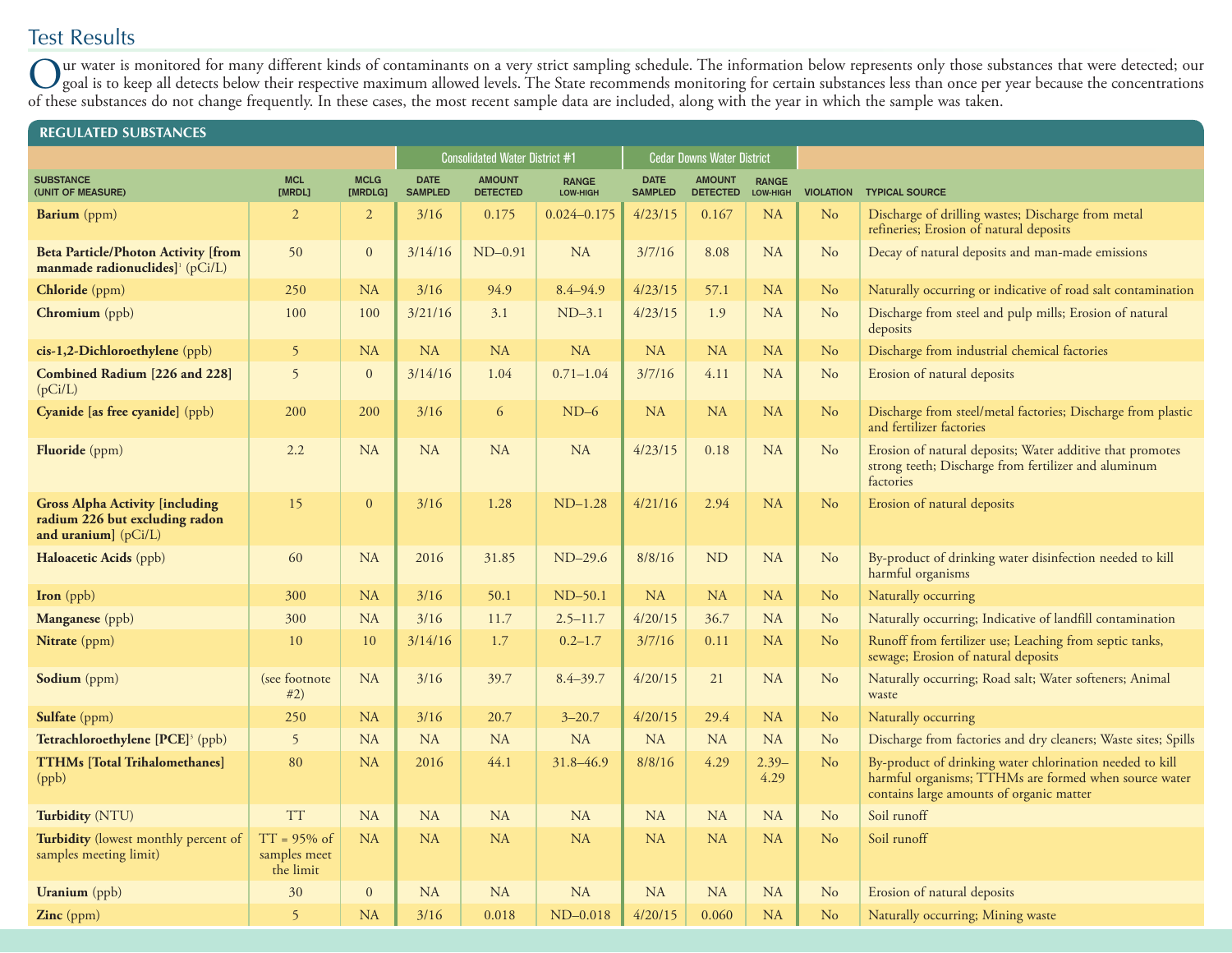| <b>REGULATED SUBSTANCES</b>                                                                           |                                             |                             |                               |                                  |                          |                                     |                                  |                          |                  |                                                                                                                                                               |  |
|-------------------------------------------------------------------------------------------------------|---------------------------------------------|-----------------------------|-------------------------------|----------------------------------|--------------------------|-------------------------------------|----------------------------------|--------------------------|------------------|---------------------------------------------------------------------------------------------------------------------------------------------------------------|--|
|                                                                                                       |                                             | <b>Farms Water District</b> |                               |                                  |                          | <b>Old Post Road Water District</b> |                                  |                          |                  |                                                                                                                                                               |  |
| <b>SUBSTANCE</b><br>(UNIT OF MEASURE)                                                                 | <b>MCL</b><br>[MRDL]                        | <b>MCLG</b><br>[MRDLG]      | <b>DATE</b><br><b>SAMPLED</b> | <b>AMOUNT</b><br><b>DETECTED</b> | <b>RANGE</b><br>LOW-HIGH | <b>DATE</b><br><b>SAMPLED</b>       | <b>AMOUNT</b><br><b>DETECTED</b> | <b>RANGE</b><br>LOW-HIGH | <b>VIOLATION</b> | <b>TYPICAL SOURCE</b>                                                                                                                                         |  |
| <b>Barium</b> (ppm)                                                                                   | 2                                           | $\overline{2}$              | 3/30/15                       | 0.229                            | <b>NA</b>                | 3/30/15                             | 0.229                            | <b>NA</b>                | N <sub>o</sub>   | Discharge of drilling wastes; Discharge from metal<br>refineries; Erosion of natural deposits                                                                 |  |
| <b>Beta Particle/Photon Activity</b><br>[from manmade radionuclides] <sup>1</sup><br>(pCi/L)          | 50                                          | $\mathbf{0}$                | 2016                          | 3.56                             | $3.32 - 3.56$            | 2016                                | 3.56                             | $3.32 - 3.56$            | N <sub>o</sub>   | Decay of natural deposits and man-made emissions                                                                                                              |  |
| Chloride (ppm)                                                                                        | 250                                         | <b>NA</b>                   | 2015                          | 226                              | $151 - 300$              | 2015                                | 226                              | 151-300                  | No               | Naturally occurring or indicative of road salt<br>contamination                                                                                               |  |
| Chromium (ppb)                                                                                        | 100                                         | 100                         | <b>NA</b>                     | <b>NA</b>                        | <b>NA</b>                | <b>NA</b>                           | <b>NA</b>                        | <b>NA</b>                | No               | Discharge from steel and pulp mills; Erosion of natural<br>deposits                                                                                           |  |
| cis-1,2-Dichloroethylene (ppb)                                                                        | 5                                           | <b>NA</b>                   | 2/13                          | 0.41                             | $ND-0.41$                | <b>NA</b>                           | <b>NA</b>                        | <b>NA</b>                | No               | Discharge from industrial chemical factories                                                                                                                  |  |
| Combined Radium [226 and 228]<br>(pCi/L)                                                              | 5                                           | $\mathbf{0}$                | 2016                          | 1.22                             | $0.33 - 1.22$            | 2016                                | 1.22                             | $0.33 - 1.22$            | No               | Erosion of natural deposits                                                                                                                                   |  |
| Cyanide [as free cyanide] (ppb)                                                                       | 200                                         | 200                         | <b>NA</b>                     | <b>NA</b>                        | <b>NA</b>                | <b>NA</b>                           | <b>NA</b>                        | <b>NA</b>                | No               | Discharge from steel/metal factories; Discharge from<br>plastic and fertilizer factories                                                                      |  |
| <b>Fluoride</b> (ppm)                                                                                 | 2.2                                         | <b>NA</b>                   | <b>NA</b>                     | <b>NA</b>                        | <b>NA</b>                | <b>NA</b>                           | <b>NA</b>                        | <b>NA</b>                | N <sub>o</sub>   | Erosion of natural deposits; Water additive that promotes<br>strong teeth; Discharge from fertilizer and aluminum<br>factories                                |  |
| <b>Gross Alpha Activity [including</b><br>radium 226 but excluding radon<br>and $uranium$ ( $pCi/L$ ) | 15                                          | $\mathbf{0}$                | 2016                          | 0.31                             | $ND-0.31$                | 2016                                | 0.31                             | $ND-0.31$                | No               | Erosion of natural deposits                                                                                                                                   |  |
| Haloacetic Acids (ppb)                                                                                | 60                                          | <b>NA</b>                   | 8/8/16                        | 6.24                             | 1.95-6.24                | 8/8/16                              | 5.13                             | $1.8 - 5.13$             | No               | By-product of drinking water disinfection needed to kill<br>harmful organisms                                                                                 |  |
| Iron (ppb)                                                                                            | 300                                         | <b>NA</b>                   | 3/30/15                       | 20.9                             | <b>NA</b>                | 3/30/15                             | 20.9                             | <b>NA</b>                | No               | Naturally occurring                                                                                                                                           |  |
| Manganese (ppb)                                                                                       | 300                                         | <b>NA</b>                   | 3/30/15                       | 2.1                              | <b>NA</b>                | 3/30/15                             | 2.1                              | <b>NA</b>                | N <sub>o</sub>   | Naturally occurring; Indicative of landfill contamination                                                                                                     |  |
| Nitrate (ppm)                                                                                         | 10                                          | 10                          | 2016                          | 2.8                              | $2.7 - 2.8$              | 2016                                | 2.8                              | $2.7 - 2.8$              | No               | Runoff from fertilizer use; Leaching from septic tanks,<br>sewage; Erosion of natural deposits                                                                |  |
| Sodium (ppm)                                                                                          | (see footnote)<br>#2)                       | <b>NA</b>                   | 3/30/15                       | 147                              | <b>NA</b>                | 3/30/15                             | 147                              | <b>NA</b>                | No               | Naturally occurring; Road salt; Water softeners; Animal<br>waste                                                                                              |  |
| Sulfate (ppm)                                                                                         | 250                                         | <b>NA</b>                   | 3/30/15                       | 30.7                             | <b>NA</b>                | 3/30/15                             | 30.7                             | <b>NA</b>                | N <sub>o</sub>   | Naturally occurring                                                                                                                                           |  |
| Tetrachloroethylene [PCE] <sup>3</sup> (ppb)                                                          | 5                                           | <b>NA</b>                   | 2016                          | 2.92                             | $ND-2.92$                | 2016                                | 2.92                             | $ND-2.92$                | N <sub>o</sub>   | Discharge from factories and dry cleaners; Waste sites;<br>Spills                                                                                             |  |
| <b>TTHMs</b> [Total Trihalomethanes]<br>(ppb)                                                         | 80                                          | <b>NA</b>                   | 8/8/16                        | 26.5                             | $19.8 - 26.5$            | 8/8/16                              | 27.8                             | $20.2 - 27.8$            | N <sub>o</sub>   | By-product of drinking water chlorination needed to kill<br>harmful organisms; TTHMs are formed when source<br>water contains large amounts of organic matter |  |
| Turbidity (NTU)                                                                                       | <b>TT</b>                                   | <b>NA</b>                   | <b>NA</b>                     | <b>NA</b>                        | $\rm NA$                 | 2015                                | 0.274                            | $0.01 -$<br>0.274        | N <sub>o</sub>   | Soil runoff                                                                                                                                                   |  |
| <b>Turbidity</b> (lowest monthly percent<br>of samples meeting limit)                                 | $TT = 95\%$ of<br>samples meet<br>the limit | <b>NA</b>                   | <b>NA</b>                     | <b>NA</b>                        | NA                       | 2015                                | 100                              | <b>NA</b>                | N <sub>o</sub>   | Soil runoff                                                                                                                                                   |  |
| <b>Uranium</b> (ppb)                                                                                  | 30                                          | $\mathbf{0}$                | 2016                          | 3.4                              | $2.9 - 3.4$              | 2016                                | 3.4                              | $2.9 - 3.4$              | N <sub>o</sub>   | Erosion of natural deposits                                                                                                                                   |  |
| Zinc (ppm)                                                                                            | 5                                           | <b>NA</b>                   | 3/30/15                       | 0.008                            | $\rm NA$                 | 3/30/15                             | 0.008                            | NA                       | N <sub>o</sub>   | Naturally occurring; Mining waste                                                                                                                             |  |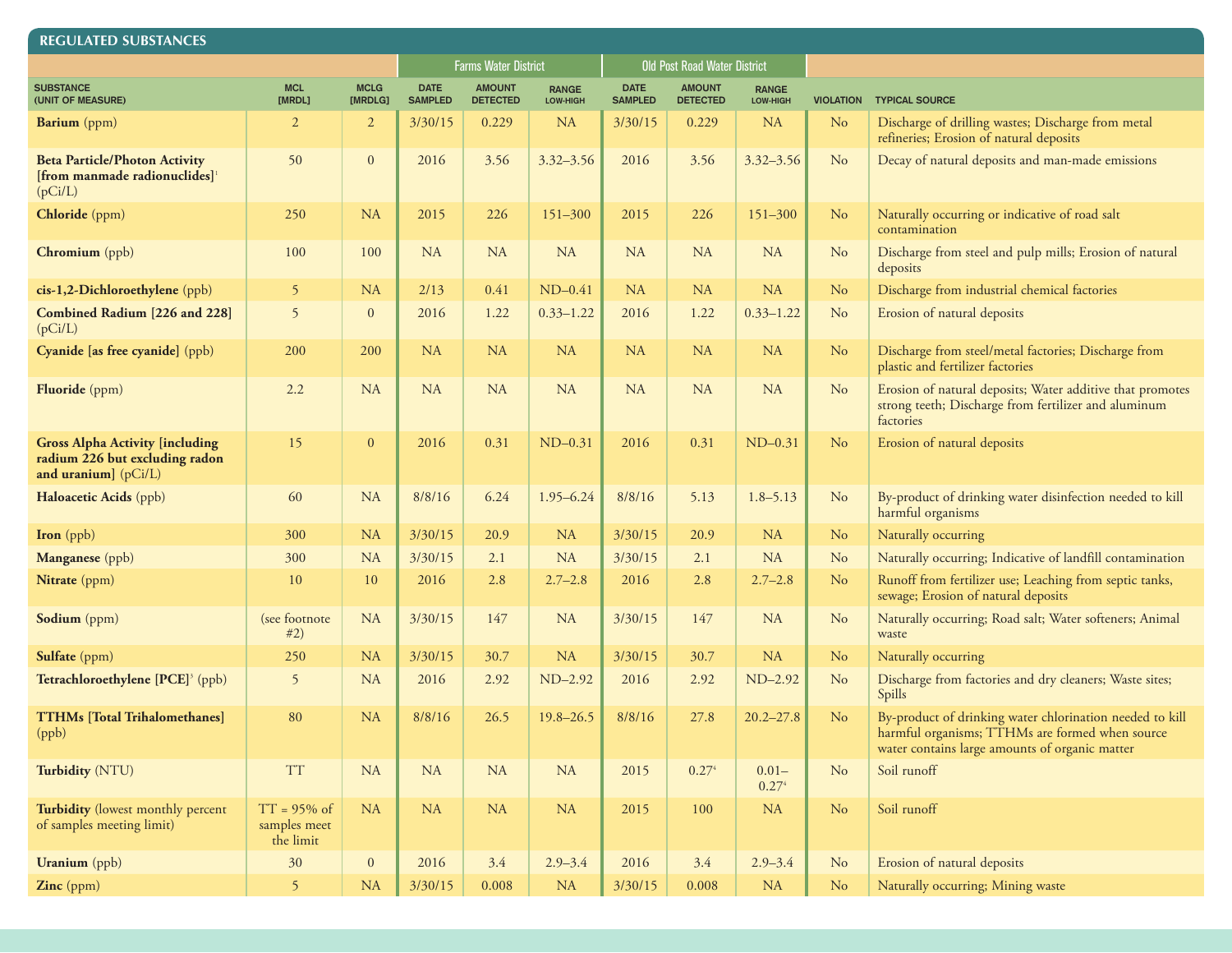#### **Tap Water Samples Collected for Lead and Copper Analyses from Sample sites throughout the Community**

|                                       |           |              |                               | Consolidated Water District #1                     |                          |                                                        |                               |                                                 | <b>Cedar Downs Water District</b> |                                                        |                  |                                                                                                           |
|---------------------------------------|-----------|--------------|-------------------------------|----------------------------------------------------|--------------------------|--------------------------------------------------------|-------------------------------|-------------------------------------------------|-----------------------------------|--------------------------------------------------------|------------------|-----------------------------------------------------------------------------------------------------------|
| <b>SUBSTANCE</b><br>(UNIT OF MEASURE) | <b>AL</b> | <b>MCLG</b>  | <b>DATE</b><br><b>SAMPLED</b> | <b>AMOUNT</b><br><b>DETECTED</b><br>$(90TH%$ TILE) | <b>RANGE</b><br>LOW-HIGH | <b>SITES</b><br><b>ABOVE AL/</b><br><b>TOTAL SITES</b> | <b>DATE</b><br><b>SAMPLED</b> | <b>AMOUNT</b><br><b>DETECTED</b><br>(90TH%TILE) | <b>RANGE</b><br><b>LOW-HIGH</b>   | <b>SITES</b><br><b>ABOVE AL/</b><br><b>TOTAL SITES</b> | <b>VIOLATION</b> | <b>TYPICAL SOURCE</b>                                                                                     |
| <b>Copper [Round</b><br>$I($ (ppm)    |           | 1.3          | $1/16 - 6/16$                 | 0.111                                              | $0.006-$<br>0.947        | 0/40                                                   | 2014                          | 0.13                                            | $0.08 - 0.16$                     | 0/5                                                    | No               | Corrosion of household plumbing systems; Erosion of<br>natural deposits; Leaching from wood preservatives |
| <b>Copper [Round</b><br>$II$ (ppm)    |           | 1.3          | $7/16 - 12/16$                | 0.078                                              | $0.011-$<br>0.124        | 0/40                                                   | <b>NA</b>                     | NA                                              | NA                                | <b>NA</b>                                              | No               | Corrosion of household plumbing systems; Erosion of<br>natural deposits; Leaching from wood preservatives |
| Lead [Round I]<br>(ppb)               |           | $\Omega$     | $1/16 - 6/16$                 | 46                                                 | $ND-10,100$              | 8/40                                                   | 2014                          | 8.15                                            | $1.2 - 8.7$                       | 0/5                                                    | Yes <sup>5</sup> | Corrosion of household plumbing systems; Erosion of<br>natural deposits                                   |
| Lead [Round<br>$IIJ$ (ppb)            | 15        | $\mathbf{0}$ | $7/16 - 12/16$                | $\overline{ }$                                     | $ND-37$                  | 2/40                                                   | <b>NA</b>                     | <b>NA</b>                                       | <b>NA</b>                         | <b>NA</b>                                              | No               | Corrosion of household plumbing systems; Erosion of<br>natural deposits                                   |

**Tap Water Samples Collected for Lead and Copper Analyses from Sample sites throughout the Community**

|                                       |      |             |                               |                                                 | <b>Farms Water District</b> |                                                        |                               |                                                 | <b>Old Post Road Water District</b> |                                                        |                  |                                                                                                           |
|---------------------------------------|------|-------------|-------------------------------|-------------------------------------------------|-----------------------------|--------------------------------------------------------|-------------------------------|-------------------------------------------------|-------------------------------------|--------------------------------------------------------|------------------|-----------------------------------------------------------------------------------------------------------|
| <b>SUBSTANCE</b><br>(UNIT OF MEASURE) | AL   | <b>MCLG</b> | <b>DATE</b><br><b>SAMPLED</b> | <b>AMOUNT</b><br><b>DETECTED</b><br>(90TH%TILE) | <b>RANGE</b><br>LOW-HIGH    | <b>SITES</b><br><b>ABOVE AL/</b><br><b>TOTAL SITES</b> | <b>DATE</b><br><b>SAMPLED</b> | <b>AMOUNT</b><br><b>DETECTED</b><br>(90TH%TILE) | <b>RANGE</b><br>LOW-HIGH            | <b>SITES</b><br><b>ABOVE AL/</b><br><b>TOTAL SITES</b> | <b>VIOLATION</b> | <b>TYPICAL SOURCE</b>                                                                                     |
| <b>Copper [Round</b><br>I(ppm)        | 1.37 | 1.3         | 2014                          | 0.08                                            | $0.05 - 0.10$               | 0/5                                                    | 2014                          | 0.23                                            | $0.03 - 0.24$                       | 0/10                                                   | No               | Corrosion of household plumbing systems; Erosion of natural<br>deposits; Leaching from wood preservatives |
| <b>Copper [Round</b><br>$II$ (ppm)    |      | 1.3         | <b>NA</b>                     | <b>NA</b>                                       | <b>NA</b>                   | <b>NA</b>                                              | NA                            | <b>NA</b>                                       | <b>NA</b>                           | <b>NA</b>                                              | N <sub>o</sub>   | Corrosion of household plumbing systems; Erosion of natural<br>deposits; Leaching from wood preservatives |
| Lead [Round I]<br>(ppb)               | 15   | $\Omega$    | 2014                          | 1.15                                            | $ND-2.3$                    | 0/5                                                    | 2014                          | 5.5                                             | $ND-11$                             | 0/10                                                   | Yes <sup>5</sup> | Corrosion of household plumbing systems; Erosion of natural<br>deposits                                   |
| Lead [Round<br>$IIJ$ (ppb)            | 15   | $\Omega$    | <b>NA</b>                     | <b>NA</b>                                       | <b>NA</b>                   | <b>NA</b>                                              | NA                            | <b>NA</b>                                       | <b>NA</b>                           | <b>NA</b>                                              | No               | Corrosion of household plumbing systems; Erosion of natural<br>deposits                                   |

<sup>1</sup>The State considers 50 pCi/L to be the level of concern for beta particles.

<sup>2</sup>Water containing more than 20 ppm of sodium should not be used for drinking by people on severely restricted sodium diets. Water containing more than 270 ppm of sodium should not be used for drinking by people on modera restricted sodium diets.

<sup>3</sup> Results include samples taken from untreated (raw) water. The volatile organic compound tetrachloroethylene at the Farms wells is removed by air stripping and is not detected in the treated drinking water. Air strippin <sup>4</sup>Turbidity is a measure of the cloudiness of the water. It is tested because it is a good indicator of the effectiveness of the filtration system. Our highest single turbidity measurement for the year occurred as indicat above. State requlations require that turbidity must always be below 1 NTU. The requlations require that 95% of the turbidity samples collected have measurements below 0.3 NTU. (Note that TT is dependent upon filtration me conventional, 0.3 NTU; slow sand, 1.0 NTU; or diatomaceous earth filtration, 1.0 NTU.) Although the month as indicated in the Date column was the month when we had the fewest measurements meeting the treatment technique fo turbidity, the levels recorded were within the acceptable range allowed and did not constitute a treatment technique violation.

5 This is a Consolidated Water District #1 violation only.

# **Definitions**

**90th percentile:** The levels reported for lead and copper represent the 90th percentile of the total number of sites tested. A percentile is a value on a scale of 100 that indicates the percent of a distribution that is equal to or below it. The 90th percentile is equal to or greater than 90% of the lead and copper values detected at your water system.

**AL (Action Level):** The concentration of a contaminant which, if exceeded, triggers treatment or other requirements which a water system must follow.

**LRAA (Locational Running Annual Average):** The average of sample analytical results for samples taken at a particular monitoring location during the previous four calendar quarters. Amount Detected values for TTHMs and HAAs are reported as LRAAs.

**MCL (Maximum Contaminant Level):** The highest level of a contaminant that is allowed in drinking water. MCLs are set as close to the MCLG as possible.

**MCLG (Maximum Contaminant Level Goal):** The level of a contaminant in drinking water below which there is no known or expected risk to health. MCLGs allow for a margin of safety.

**MRDL (Maximum Residual Disinfectant Level):** The highest level of a disinfectant allowed in drinking water. There is convincing evidence that addition of a disinfectant is necessary for control of microbial contaminants.

**MRDLG (Maximum Residual Disinfectant Level Goal):** The level of a drinking water disinfectant below which there is no known or expected risk to health. MRDLGs do not reflect the benefits of the use of disinfectants to control microbial contaminants.

#### **NA:** Not applicable.

**ND (Not detected):** Indicates that the substance was not found by laboratory analysis.

**NTU (Nephelometric Turbidity Units):** Measurement of the clarity, or turbidity, of water. Turbidity in excess of 5 NTU is just noticeable to the average person.

**pCi/L (picocuries per liter):** A measure of radioactivity.

**ppb (parts per billion):** One part substance per billion parts water (or micrograms per liter).

**ppm (parts per million):** One part substance per million parts water (or milligrams per liter).

**TT (Treatment Technique):** A required process intended to reduce the level of a contaminant in drinking water.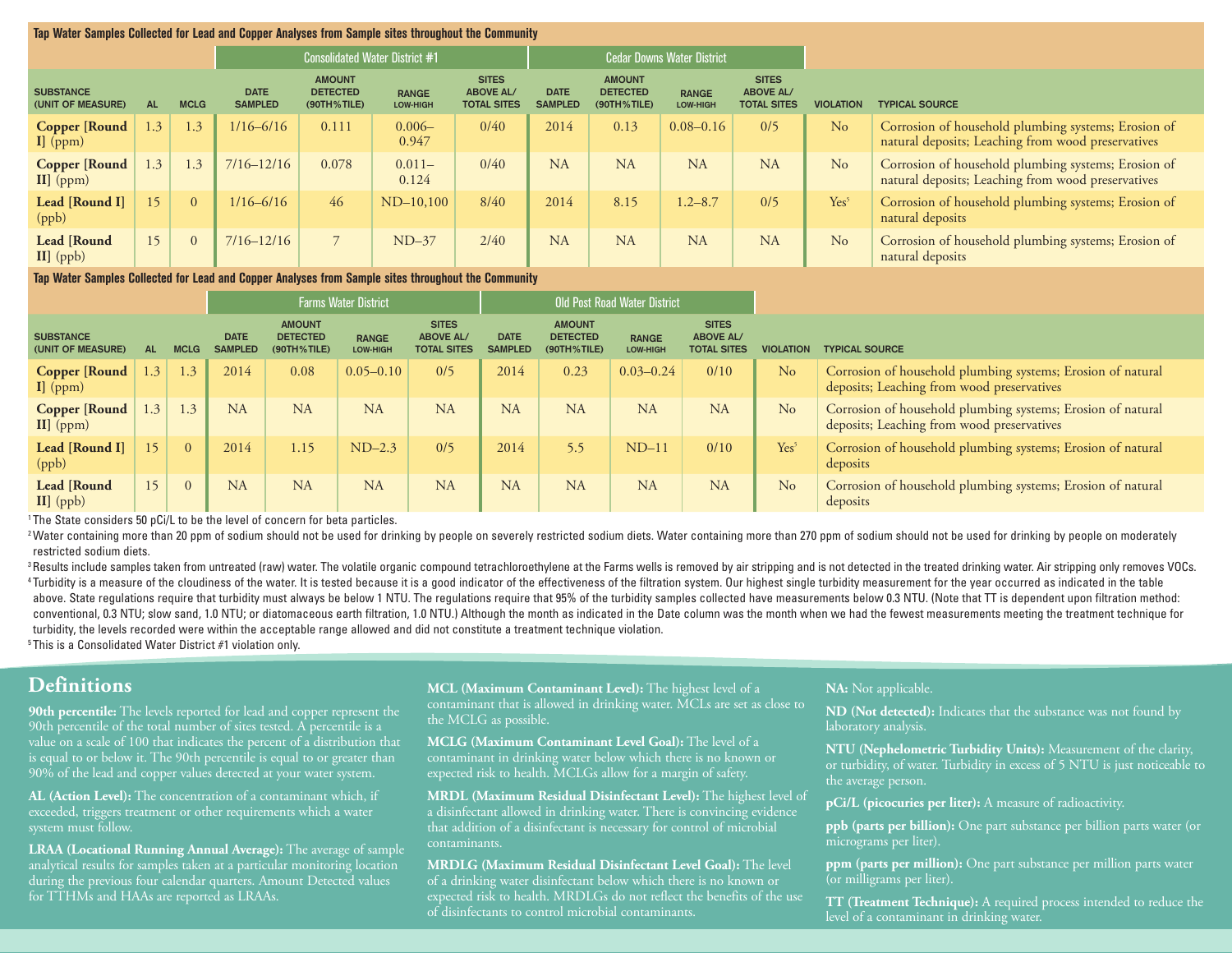In 2016 the compliance. n 2016 the Consolidated District was audited by the US Environmental Protection Agency for Lead and Copper rule

The following violations were identified and corrective actions were taken:

- When selecting sites for lead and copper monitoring all higher risk (Tier 1) sites must be used, based on a distribution system materials evaluation survey, before other sites are used. Sites other than Tier 1 sites were used for lead and copper monitoring prior to 2017. The District completed a materials evaluation in late 2016 has identified additional Tier 1 sites. It is now utilizing Tier 1 sites for all lead and copper samples. In addition, the District varied sampling sites used with other sites in our sampling pool. Going forward, WCDOH approval for any sampling site changes will be obtained prior to changing sites.
- Some lead and copper samples did not meet collection requirements for minimum retention time in customer plumbing and some customer certification forms were not filled out completely. The District has implemented a policy to ensure customer certification forms are filled out properly in order to avoid future issues with lead and copper sample collection.
- The District did not monitor for source water lead and copper concentrations within six months of exceedance of the lead action level. Samples were taken on March 23, 2015 and August 19, 2016 and will continue to monitor as required.
- The District is required to collect and analyze water quality samples related to corrosion control treatment from its entry point and distribution system. Some of these samples were not collected in adherence to required protocols. Procedures have been put in place to ensure that future monitoring occurs as required.
- During 2015 and 2016 the District failed to maintain compliance with the minimum state specified value for orthophosphate in some samples. The District will monitor future entry point water quality parameter results and take additional samples as necessary to better ensure that treatment limits are met.
- The District did not comply with some federal requirements for the public education materials it issued in 2015 and 2016. This has since been corrected.
- Prior to 2017 the District failed to notify some of our customers of the results of samples taken at their residences. Procedures have been put in place to ensure that all customers are notified going forward.
- The Consolidated Water District reported its lead and cooper monitoring data to Westchester County Department of Health outside the required reporting timeframe in 2013 and 2014. Policies have been put in place to avoid future recurrence of this issue.
- In our annual water quality report for 2014, the District only included lead and copper sampling results for the second half of the year. We will report all data going forward.

We are required to monitor your drinking water for specific contaminants on a regular basis. Results of regular monitoring are an indicator of whether or not your drinking water meets health standards. During 2015 and 2016, we did not complete all monitoring or testing for lead and water quality parameters related to lead corrosion control as described above, and therefore cannot be sure of the quality of your drinking water during that time. The previous statement applies to the concentration of lead, for which the District issued public notices for action level exceedances in 2015 and 2016.

Please share this information with all the other people who drink this water, especially those who may not have received this notice directly (for example, people in apartments, nursing homes, schools, and businesses). You can do this by posting this notice in a public place or distributing copies by hand or mail.

Please contact the Bedford Consolidated Water District, 425 Cherry Street, Bedford Hills NY 10507, 914-666-7855 with any questions or concerns.

#### **About The Bedford Consolidated Water District Lead Action Level Exceedance**

The Town of Bedford Consolidated Water District monitors its water system for many parameters in compliance with the requirements of the New York State Health Department (DOH). One of these parameters is the concentration of lead in drinking water. In the first six months of 2016 our results were higher than the DOH action level. Our results were 46 parts per billion, compared with an action level of 15 parts per billion. Although most homes have very low levels of lead in their drinking water, some homes in the District have lead levels above the action level of 15 parts per billion, or 0.015 milligrams of lead per liter of water. Per DOH requirements, these samples are collected by the property owner after the water sits in the pipes for greater than 6 hours. The District does not have lead pipes or high lead solder in our supply or distribution system, the source of lead is leaching from customer owned pipes. Switching to our new surface water